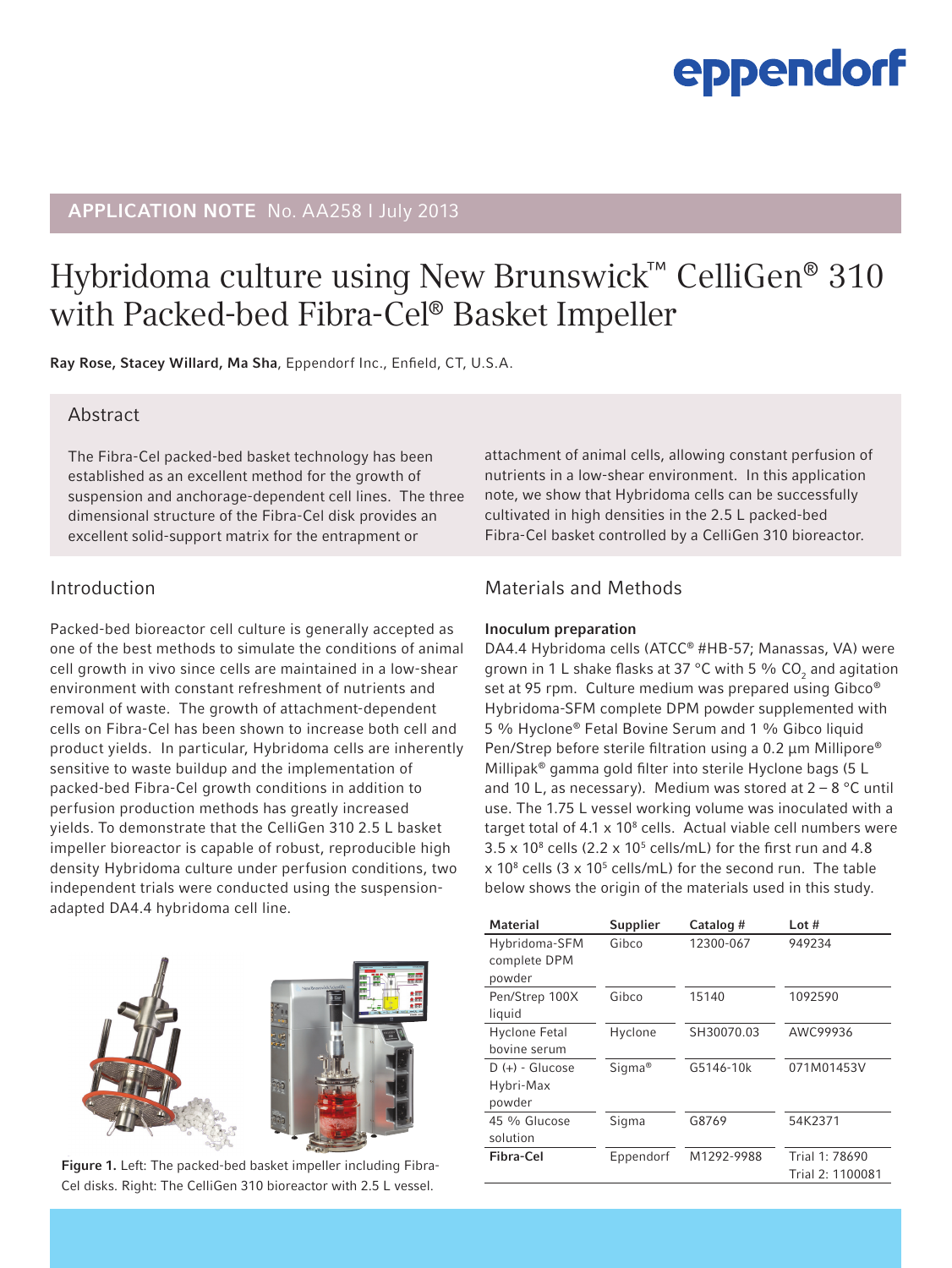

#### Bioreactor conditions

For both runs, hybridoma cells were cultured in the same vessel, using the same CelliGen 310 cabinet for 9 consecutive days, using the basket impeller system packed with 75 g of Fibra-Cel disks.

#### CelliGen 310 Setpoints

| Agitation                  | 80 rpm                              |  |
|----------------------------|-------------------------------------|--|
| <b>Temperature</b>         | $37^{\circ}$ C                      |  |
| рH                         | 7.15 Dead band 0.04                 |  |
| D <sub>0</sub>             | $50\%$                              |  |
| <b>Gas supplied</b>        | 4-gas mix control $(N_2$ off; $CO2$ |  |
|                            | fo pH control)                      |  |
| <b>Gas flow conditions</b> | 0.4 SLPM                            |  |
| <b>Vessel</b>              | 2.5 L glass water jacketed          |  |
| Fibra-Cel                  | 75 g                                |  |
|                            |                                     |  |

Perfusion was initiated for each bioreactor on day 3 and continued through day 9. Initially, the main objective was to increase the perfusion rate to maintain a glucose concentration above and near 1 g/L. For the second bioreactor experiment, the perfusion rate was adjusted to match the first bioreactor rate in order to make the two runs as identical as possible. The tables illustrate the experimental parameters and perfusion volumes for both trials.

| Day | Perfusion volume (L) |  |
|-----|----------------------|--|
| ₹   | 0.73                 |  |
|     | 1.81                 |  |
| 5   | 4.25                 |  |
|     | 5.5                  |  |
|     | 4.25                 |  |
| 8   | 4.75                 |  |
|     | ҕ                    |  |

#### Biochemistry analysis

Daily off-line measurements of glucose concentration were performed using a YSI® 2700 analyzer (YSI, Inc., Yellow Springs, OH). The glucose consumption was calculated for each time point and plotted as an average of the two independent trials. Error bars indicate standard error of the mean.

### Results and Discussion

As presented in the graph below (Figure 2), the rate of glucose consumption across both trials is indicative of reproducible growth of hybridoma cells in this environment. We conclude that the use of Fibra-Cel in the basket impeller system on the CelliGen 310 is an excellent method for high density hybridoma culture. In a batch run with the CelliGen pitch blade bioreactor, hybridoma cells usually peak at approximately 5 g/day of glucose consumption. The packed-bed basket impeller system presents significantly higher productivity with glucose consumption peaking at, on average, 25 g/day. In addition, if growth conditions are maintained by continued fresh media perfusion and glucose concentration is never allowed to fall below 1 g/L, hybridoma can be continuously cultured in the basket many days after the 9 day window provided in this study; this further increases productivity and decreases overall antibody production costs. No optimization of growth conditions were attempted for either bioreactor run.



Figure 2. The glucose consumption was calculated daily for each bioreactor and the mean is presented. Error bars indicate standard error of the mean. Comparable consumption was observed across the two bioreactors.